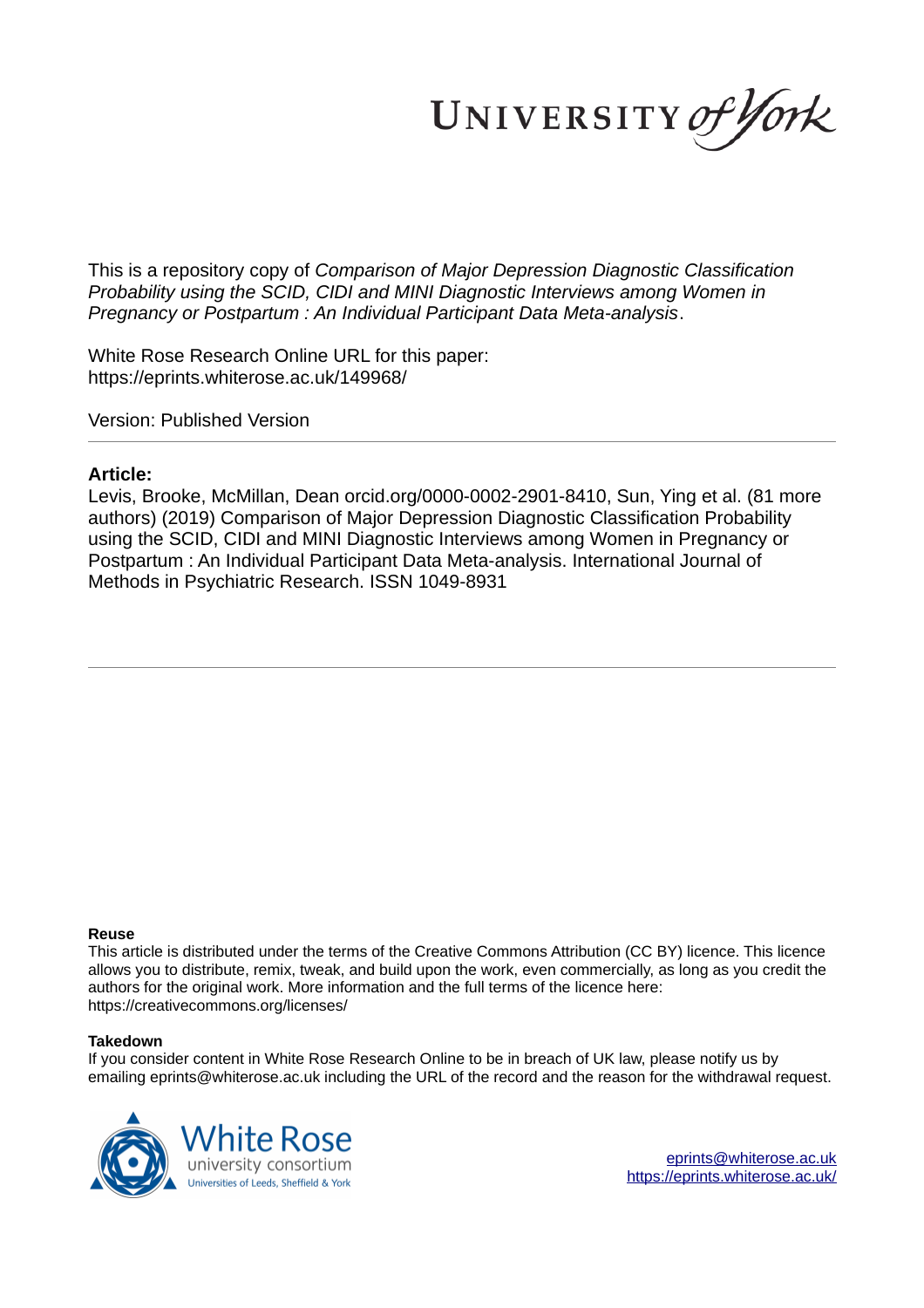## ORIGINAL ARTICLE

# Comparison of major depression diagnostic classification probability using the SCID, CIDI, and MINI diagnostic interviews among women in pregnancy or postpartum: An individual participant data meta-analysis

Brooke Levis<sup>1,2</sup> | Dean McMillan<sup>3</sup> | Ying Sun<sup>1</sup> | Chen He<sup>1,2</sup> | Danielle B. Rice<sup>1,4</sup> | Ankur Krishnan $^1$  | Yin Wu $^{1,5}$  | Marleine Azar $^{1,2}$  | Tatiana A. Sanchez $^1$  | Matthew J. Chiovitti<sup>1</sup> | Parash Mani Bhandari<sup>1,2</sup> | Dipika Neupane<sup>1,2</sup> | Nazanin Saadat $^1\;$  | Kira E. Riehm $^{1,6}\;$  | Mahrukh Imran $^1\;$  | Jill T. Boruff $^7\;$  | Pim Cuijpers<sup>8</sup> ® | Simon Gilbody<sup>3</sup> | John P.A. Ioannidis<sup>9</sup> | Lorie A. Kloda<sup>10</sup> | Scott B. Patten<sup>11,12,13</sup> | Ian Shrier<sup>1,2,14</sup> | Roy C. Ziegelstein<sup>15</sup> | Liane Comeau<sup>16</sup> | Nicholas D. Mitchell<sup>17,18</sup> | Marcello Tonelli<sup>19</sup> | Simone N. Vigod<sup>20</sup> | Franca Aceti<sup>21</sup> | Rubén Alvarado<sup>22</sup> | Cosme Alvarado-Esquivel<sup>23</sup> | Muideen O. Bakare<sup>24,25</sup> | Jacqueline Barnes<sup>26</sup> | Cheryl Tatano Beck<sup>27</sup> | Carola Bindt<sup>28</sup> | Philip M. Boyce<sup>29,30</sup> | Adomas Bunevicius<sup>31</sup> | Tiago Castro e Couto<sup>32</sup> | Linda H. Chaudron<sup>33</sup> | Humberto Correa<sup>34</sup> | Felipe Pinheiro de Figueiredo<sup>35</sup> | Valsamma Eapen<sup>36,37,38</sup> | Michelle Fernandes<sup>39,40</sup> | Barbara Figueiredo<sup>41</sup> | Jane R.W. Fisher<sup>42</sup> | Lluïsa Garcia-Esteve<sup>43,44,45</sup> | Lisa Giardinelli<sup>46</sup> | Nadine Helle<sup>28</sup> | Louise M. Howard<sup>47,48</sup> | Dina Sami Khalifa<sup>49,50,51</sup> | Jane Kohlhoff<sup>36,37,52</sup> | Laima Kusminskas<sup>53</sup> | Zoltán Kozinszky<sup>54</sup> | Lorenzo Lelli<sup>46</sup> | Angeliki A. Leonardou<sup>55</sup> | Beth A. Lewis<sup>56</sup> | Michael Maes<sup>57,58</sup> | Valentina Meuti<sup>21</sup> | Sandra Nakić Radoš<sup>59</sup> | Purificación Navarro García<sup>43,60</sup> | Daisuke Nishi<sup>61,62</sup> | Daniel Okitundu Luwa E-Andjafono<sup>63</sup> | Emma Robertson-Blackmore<sup>64</sup> | Tamsen J. Rochat<sup>65,66</sup> | Heather J. Rowe<sup>42</sup> | Bonnie W.M. Siu<sup>67</sup> | Alkistis Skalkidou<sup>68</sup> | Alan Stein<sup>69,70</sup> | Robert C. Stewart<sup>71,72</sup> | Kuan-Pin Su<sup>73,74</sup> | Inger Sundström-Poromaa<sup>68</sup> | Meri Tadinac<sup>75</sup> | S. Darius Tandon<sup>76</sup> | Iva Tendais<sup>41</sup> | Pavaani Thiagayson<sup>77,78,79</sup> | Annamária Töreki<sup>80</sup> | Anna Torres-Giménez<sup>43,44,45</sup> | Thach D. Tran<sup>42</sup> | Kylee Trevillion<sup>47</sup> | Katherine Turner<sup>81</sup> | Johann M. Vega-Dienstmaier<sup>82</sup> | Karen Wynter<sup>42,83</sup> | Kimberly A. Yonkers<sup>84,85,86</sup> |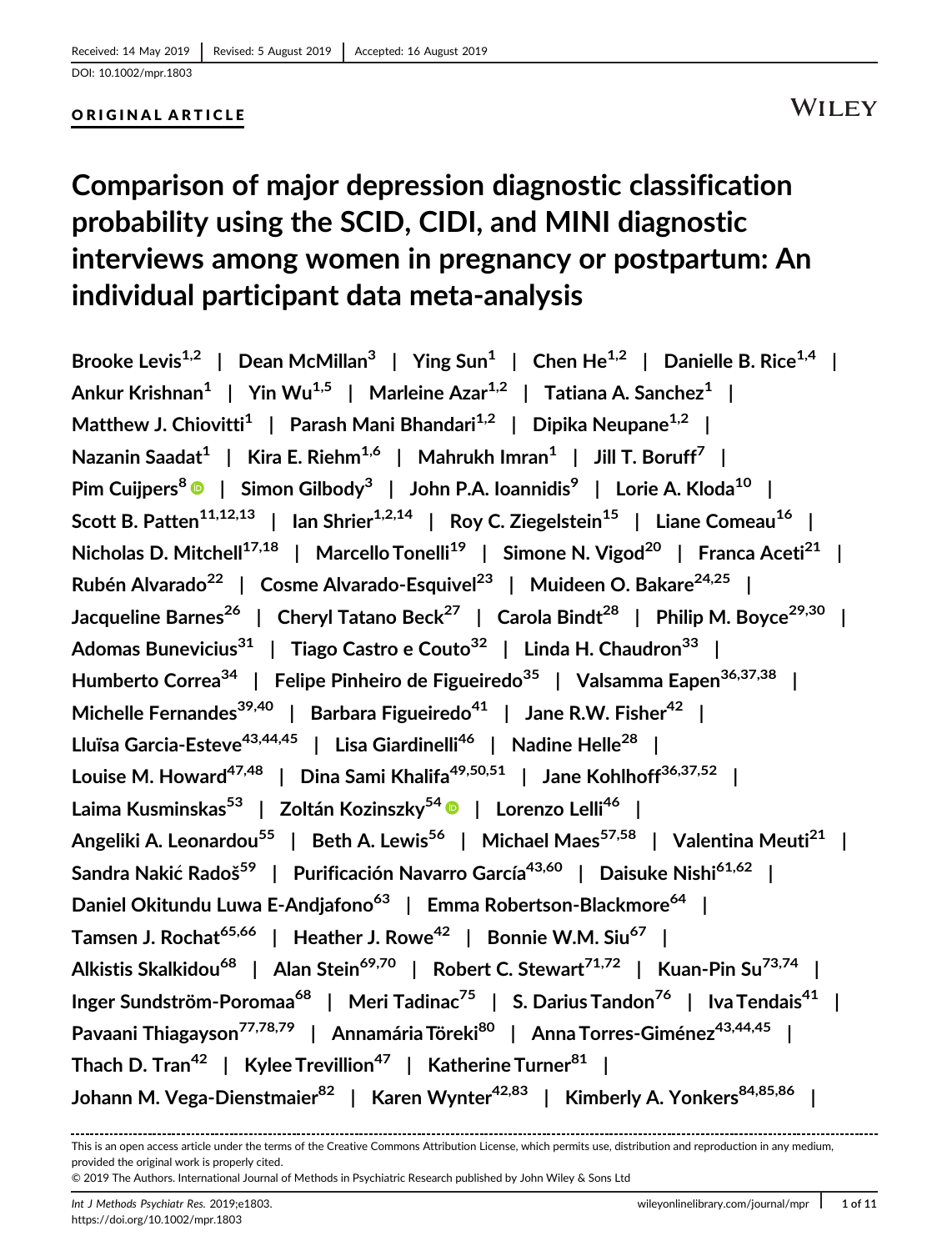# 2 of 11  $\blacksquare$   $\blacksquare$  LEVIS ET AL.

## Andrea Benedetti<sup>2,87,88</sup> | Brett D. Thombs<sup>1,2,4,5,88,89</sup>

<sup>1</sup> Lady Davis Institute for Medical Research, Jewish General Hospital, Montréal, Québec, Canada <sup>2</sup>Department of Epidemiology, Biostatistics and Occupational Health, McGill University, Montréal, Québec, Canada <sup>3</sup>Hull York Medical School and the Department of Health Sciences, University of York, York, UK <sup>4</sup>Department of Psychology, McGill University, Montréal, Québec, Canada <sup>5</sup>Department of Psychiatry, McGill University, Montréal, Québec, Canada <sup>6</sup>Department of Mental Health, Bloomberg School of Public Health, Johns Hopkins University, Baltimore, MD, USA 7 Schulich Library of Physical Sciences, Life Sciences, and Engineering, McGill University, Montréal, Québec, Canada <sup>8</sup>Department of Clinical, Neuro and Developmental Psychology, EMGO Institute, Vrije Universiteit Amsterdam, Amsterdam, the Netherlands <sup>9</sup>Department of Medicine, Department of Health Research and Policy, Department of Biomedical Data Science, Department of Statistics, Stanford University, Stanford, CA, USA <sup>10</sup>Library, Concordia University, Montréal, Québec, Canada <sup>11</sup> Department of Community Health Sciences, Department of Psychiatry, University of Calgary, Calgary, Alberta, Canada 12Mathison Centre for Mental Health Research & Education, University of Calgary, Calgary, Alberta, Canada <sup>13</sup>Cuthbertson & Fischer Chair in Pediatric Mental Health, University of Calgary, Calgary, Alberta, Canada <sup>14</sup>Department of Family Medicine, McGill University, Montréal, Québec, Canada <sup>15</sup>Department of Medicine, Johns Hopkins University School of Medicine, Baltimore, MD, USA <sup>16</sup>International Union for Health Promotion and Health Education, École de santé publique de l'Université de Montréal, Montréal, Québec, Canada <sup>17</sup>Department of Psychiatry, University of Alberta, Edmonton, Alberta, Canada <sup>18</sup>Alberta Health Services, Edmonton, Alberta, Canada <sup>19</sup> Department of Medicine, University of Calgary, Calgary, Alberta, Canada <sup>20</sup>Women's College Hospital and Research Institute, University of Toronto, Toronto, Ontario, Canada  $21$ Department of Neurology and Psychiatry, Sapienza University of Rome, Rome, Italy <sup>22</sup>Escuela de Salud Pública Dr. Salvador Allende, Faculty of Medicine, Universidad de Chile, Santiago, Chile <sup>23</sup>Laboratorio de Investigación Biomédica, Facultad de Medicina y Nutrición, Avenida Universidad, Durango, Mexico <sup>24</sup>Child and Adolescent Unit, Federal Neuropsychiatric Hospital, Enugu, Nigeria <sup>25</sup>Childhood Neuropsychiatric Disorders Initiatives, Enugu, Nigeria <sup>26</sup>Department of Psychological Sciences, Birkbeck, University of London, Bloomsbury London, UK <sup>27</sup>School of Nursing, University of Connecticut, Mansfield, CT, USA <sup>28</sup>Department of Child and Adolescent Psychiatry, University Medical Center Hamburg-Eppendorf, Hamburg, Germany <sup>29</sup>Discipline of Psychiatry, Westmead Clinical School, Sydney Medical School, University of Sydney, Sydney, New South Wales, Australia <sup>30</sup>Department of Psychiatry, Westmead Hospital, Sydney, New South Wales, Australia <sup>31</sup>Neuroscience Institute, Lithuanian University of Health Sciences, Kaunas, Lithuania 32School of Medicine, Universidade Federal De Minas Gerais (UFMG), Belo Horizonte, MG, Brazil <sup>33</sup>Departments of Psychiatry, Pediatrics, Obstetrics and Gynecology, School of Medicine and Dentistry, University of Rochester, Rochester, NY, USA <sup>34</sup>Faculty of Medicine, Universidade Federal de Minas Gerais, Belo Horizonte, Brazil <sup>35</sup>Department of Neurosciences and Behavior, Ribeirão Preto Medical School, Ribeirão Preto, Brazil <sup>36</sup>School of Psychiatry, University of New South Wales, Kensington, Australia 37Ingham Institute, Liverpool, New South Wales, Australia 38Sydney South West Local Health District, Liverpool, New South Wales, Australia <sup>39</sup>Faculty of Medicine, Department of Paediatrics, University of Southampton and Southampton Children's Hospital, Southampton, UK <sup>40</sup>The Nuffield Department of Women's & Reproductive Health, John Radcliffe Hospital and Oxford Maternal & Perinatal Health Institute, Green Templeton College, University of Oxford, Oxford, UK <sup>41</sup>School of Psychology, University of Minho, Braga, Portugal <sup>42</sup>School of Public Health and Preventive Medicine, Monash University, Melbourne, Victoria, Australia 43Perinatal Mental Health Unit CLINIC-BCN, Institut Clínic de Neurociències, Hospital Clínic, Barcelona, Spain <sup>44</sup>Vulnerability, Psychopathology and Gender Research Group, Generalitat de Catalunya, Catalonia, Spain <sup>45</sup>August Pi i Sunyer Biomedical Research Institute, Barcelona, Spain <sup>46</sup>Psychiatry Unit, Department of Health Sciences, University of Florence, Florence, Italy <sup>47</sup>Institute of Psychiatry, Psychology & Neuroscience, King's College London, London, UK

<sup>48</sup>South London and Maudsley NHS Foundation Trust, London, UK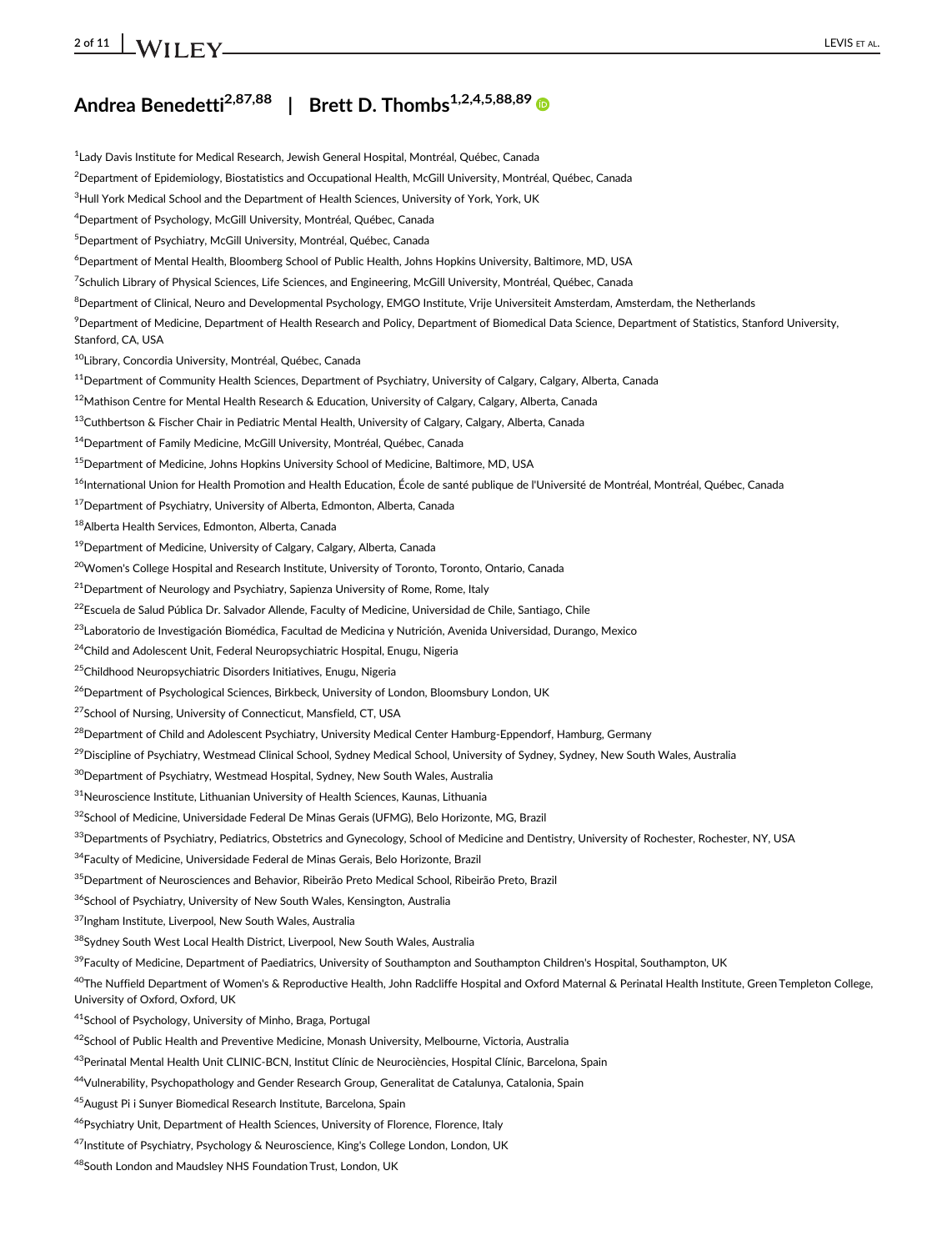<sup>49</sup>Faculty of Health Sciences, Ahfad University for Women, Omdurman, Sudan

<sup>50</sup>Department of Community Medicine, Institute of Health and Society, Faculty of Medicine, University of Oslo, Oslo, Norway

<sup>51</sup>The Center for Global Child Health, Hospital for Sick Children, Toronto, Ontario, Canada

<sup>52</sup>Karitane, Carramar, New South Wales, Australia

<sup>53</sup>Private Practice, Hamburg, Germany

<sup>54</sup>Department of Obstetrics and Gynaecology, Blekinge Hospital, Karlskrona, Sweden

<sup>55</sup>First Department of Psychiatry, Women's Mental Health Clinic, Athens University Medical School, Athens, Greece

56School of Kinesiology, University of Minnesota, Minneapolis, MN, USA

<sup>57</sup>Department of Psychiatry, Faculty of Medicine, Chulalongkorn University, Bangkok, Thailand

<sup>58</sup>Impact Strategic Research Center, Deakin University, Geelong, Victoria, Australia

<sup>59</sup>Department of Psychology, Catholic University of Croatia, Zagreb, Croatia

<sup>60</sup>Psychology Service, Regidoria de Polítiques de Gènere, Ajuntament de Terrassa, Terrassa, Spain

<sup>61</sup>Department of Mental Health, Graduate School of Medicine, The University of Tokyo, Tokyo, Japan

<sup>62</sup>Department of Mental Health Policy, National Institute of Mental Health, National Center of Neurology and Psychiatry, Kodaira, Japan

<sup>63</sup>Unité de Neuropsychologie, Département de Neurologie, Centre Neuro-psycho-pathologique, Faculté de Médecine, Université de Kinshasa, Kinshasa, Democratic Republic of the Congo

<sup>64</sup>Halifax Health, Graduate Medical Education, Daytona Beach, FL, USA

<sup>65</sup>MRC/Developmental Pathways to Health Research Unit, School of Clinical Medicine, University of Witwatersrand, Johannesburg, South Africa

<sup>66</sup>Human and Social Development Programme, Human Sciences Research Council, Johannesburg, South Africa

<sup>67</sup>Department of Psychiatry, Castle Peak Hospital, Hong Kong SAR, China

<sup>68</sup>Department of Women's and Children's Health, Uppsala University, Uppsala, Sweden

<sup>69</sup>Department of Child and Adolescent Psychiatry, University of Oxford, Oxford, UK

<sup>70</sup>MRC/Wits Rural Public Health and Health Transitions Research Unit (Agincourt), School of Public Health, Faculty of Health Sciences, University of the Witwatersrand, Johannesburg, South Africa

 $71$ Department of Mental Health, College of Medicine, University of Malawi, Zomba, Malawi

<sup>72</sup>Division of Psychiatry, University of Edinburgh, Edinburgh, UK

<sup>73</sup>College of Medicine, China Medical University, Taichung, Taiwan

<sup>74</sup>Mind-Body Interface Laboratory and Department of Psychiatry, China Medical University Hospital, Taichung, Taiwan

<sup>75</sup>Department of Psychology, Faculty of Humanities and Social Sciences, University of Zagreb, Zagreb, Croatia

<sup>76</sup>Feinberg School of Medicine, Northwestern University, Chicago, IL, USA

<sup>77</sup>Institute of Mental Health, Hougang, Singapore

<sup>78</sup>KK Women's and Children's Hospital, Kallang, Singapore

<sup>79</sup>National Healthcare Group, Singapore

80 Department of Emergency, University of Szeged, Szeged, Hungary

 $81$ Epilepsy Center-Child Neuropsychiatry Unit, ASST Santi Paolo Carlo, San Paolo Hospital, Milan, Italy

<sup>82</sup>Facultad de Medicina Alberto Hurtado, Universidad Peruana Cayetano Heredia, Lima, Peru

83School of Nursing and Midwifery, Deakin University, Melbourne, Victoria, Australia

84 Department of Psychiatry, Yale School of Medicine, New Haven, CT, USA

85 Department of Obstetrics, Gynecology, and Reproductive Sciences, Yale School of Medicine, New Haven, CT, USA

86School of Epidemiology and Public Health, Yale University, New Haven, Connecticut, USA

87Respiratory Epidemiology and Clinical Research Unit, McGill University Health Centre, Montréal, Québec, Canada

88 Department of Medicine, McGill University, Montréal, Québec, Canada

89 Department of Educational and Counselling Psychology, McGill University, Montréal, Québec, Canada

#### **Correspondence**

Brett D. Thombs, Jewish General Hospital, 4333 Cote Ste Catherine Road, Montreal, Quebec H3T 1E4, Canada. Tel: (514) 340-8222 ext. 25112. Email: brett.thombs@mcgill.ca

Funding information

Canadian Institutes of Health Research, Grant/ Award Number: KRS-140994; CIHR Frederick

## Abstract

Objectives: A previous individual participant data meta-analysis (IPDMA) identified differences in major depression classification rates between different diagnostic interviews, controlling for depressive symptoms on the basis of the Patient Health Questionnaire-9. We aimed to determine whether similar results would be seen in a different population, using studies that administered the Edinburgh Postnatal Depression Scale (EPDS) in pregnancy or postpartum.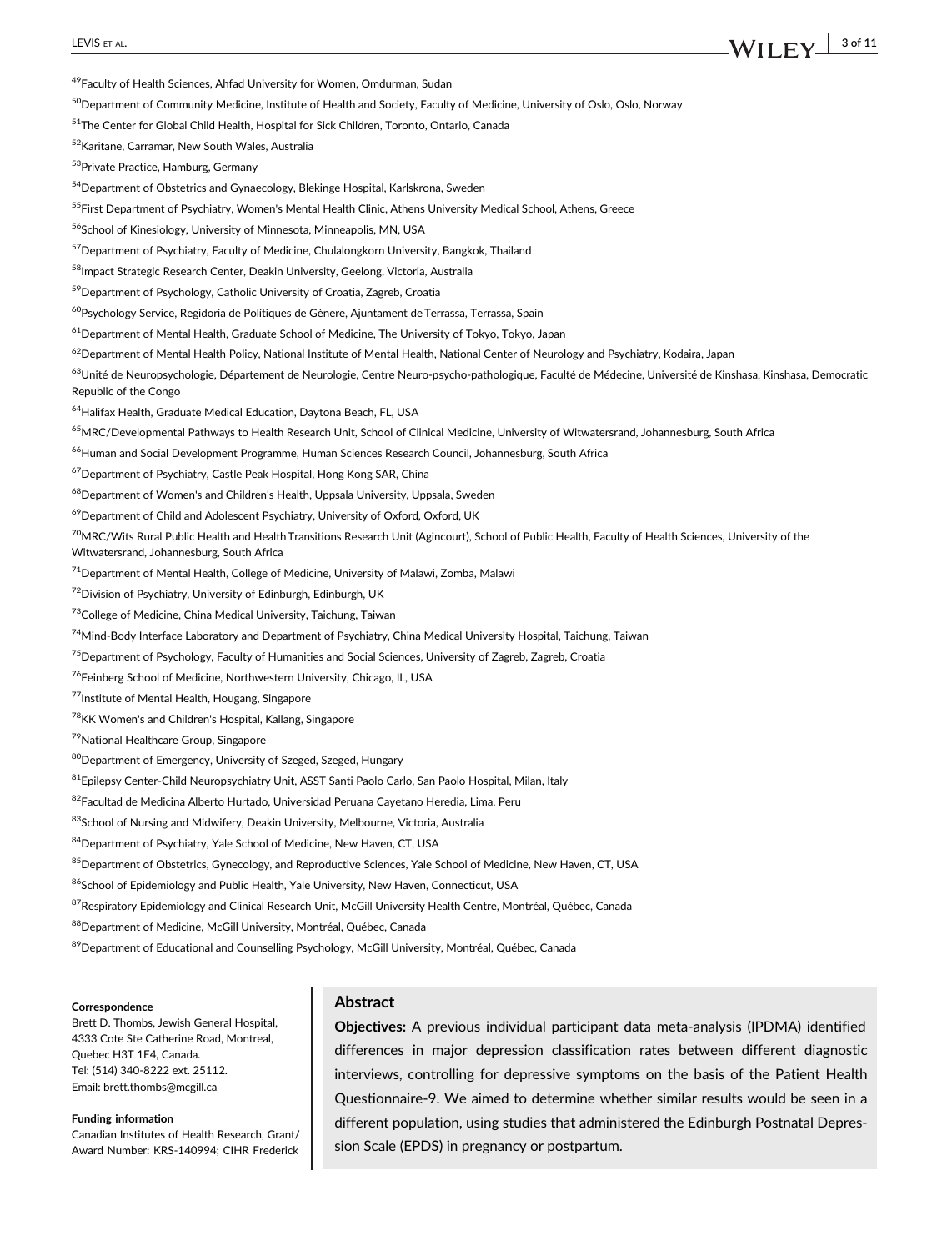## 4 of 11  $\bigcup_{i=1}^{n} N_i$  if  $\bigcup_{i=1}^{n} N_i$  if  $\bigcup_{i=1}^{n} N_i$  if  $\bigcup_{i=1}^{n} N_i$  if  $\bigcup_{i=1}^{n} N_i$  if  $\bigcup_{i=1}^{n} N_i$  if  $\bigcup_{i=1}^{n} N_i$  if  $\bigcup_{i=1}^{n} N_i$  if  $\bigcup_{i=1}^{n} N_i$  if  $\bigcup_{i=1}^{n} N_i$  if  $\bigcup_{i=1}^{n} N_i$  if  $\bigcup$

Banting and Charles Best Canada Graduate Scholarship Doctoral Awards; Vanier Canada Graduate Scholarship; Utting Postdoctoral Fellowship from the Jewish General Hospital; Fonds de recherche du Québec - Santé (FRQS) Masters Training Award; Research Institute of the McGill University Health Centre; Ministry of Health of Chile; Health Foundation, Grant/ Award Number: 1665/608; Patrick and Catherine Weldon Donaghue Medical Research Foundation; University of Connecticut Research Foundation; Werner Otto Foundation; Kroschke Foundation; Feindt Foundation; National Counsel of Technological and Scientific Development, Grant/Award Numbers: 444254/2014-5, 403433/2004-5; Minas Gerais State Research Foundation, Grant/Award Number: APQ-01954-14; National Institute of Mental Health, Grant/ Award Numbers: K23MH080290, K23 MH64476; Brazilian Ministry of Health; Fundação de Amparo à Pesquisa do Estado de São Paulo; Swiss National Science Foundation, Grant/Award Number: 32003B 125493; Child: Care Health and Development Trust; Department of Psychiatry, University of Oxford; Ashok Ranganathan Bursary from Exeter College, University of Oxford; National Institute for Health Research, Grant/Award Numbers: RP-DG-1108-10012, RP-PG-1210-12002; Operational Program Science and Innovation2010; Community Support Board III and by the European Community Fund FEDER, Grant/Award Number: POCI/SAU-ESP/56397/2004; Invest to Grow Scheme from the Australian Government Department of Families, Housing, Community Services and Indigenous Affairs; Ministerio de Trabajo y Asuntos Sociales, Women's Institute, Grant/Award Number: 7/98; Programme Grants for Applied Research Programme, Grant/Award Numbers: RP-PG-1210-12002, RP-DG-1108-10012; South London Clinical Research Network; Department of Health and Social Care; National Health and Medical and Research Council; Ratchadaphiseksomphot Endowment Fund 2013 of Chulalongkorn University, Grant/Award Number: CU-56-457-HR; Croatian Ministry of Science, Education, and Sports; Ministry of Work and Social Affairs, Institute of Women, Grant/ Award Number: 13/00; Japan Society for the Promotion of Science; National Center of Neurology and Psychiatry; Brain and Behavior Research Foundation; University of Oxford, Grant/Award Number: HQ5035; Tuixen Foundation, Grant/Award Number: 9940; Wellcome Trust, Grant/Award Numbers: 071571, 082384/Z/07/Z; American Psychological Association; Wellcome Trust Intermediate Fellowship, Grant/Award Number: 211374/Z/18/Z; beyondblue Victorian Centre of Excellence in Depression and Related Disorders; Swedish Research Council, Grant/Award Numbers: 523-2014-2342, 521-2013-2339; Swedish Council for Working Life and Social Research, Grant/Award Number: 2011-0627; Marta

Methods: Data accrued for an EPDS diagnostic accuracy IPDMA were analysed. Binomial generalised linear mixed models were fit to compare depression classification odds for the Mini International Neuropsychiatric Interview (MINI), Composite International Diagnostic Interview (CIDI), and Structured Clinical Interview for DSM (SCID), controlling for EPDS scores and participant characteristics.

Results: Among fully structured interviews, the MINI (15 studies, 2,532 participants, 342 major depression cases) classified depression more often than the CIDI (3 studies, 2,948 participants, 194 major depression cases; adjusted odds ratio [aOR] = 3.72, 95% confidence interval [CI] [1.21, 11.43]). Compared with the semistructured SCID (28 studies, 7,403 participants, 1,027 major depression cases), odds with the CIDI (interaction aOR = 0.88, 95% CI [0.85, 0.92]) and MINI (interaction aOR = 0.95, 95% CI [0.92, 0.99]) increased less as EPDS scores increased.

Conclusion: Different interviews may not classify major depression equivalently.

### KEYWORDS

depressive disorders, diagnostic interviews, Edinburgh Postnatal Depression Scale, individual participant data meta-analysis, major depression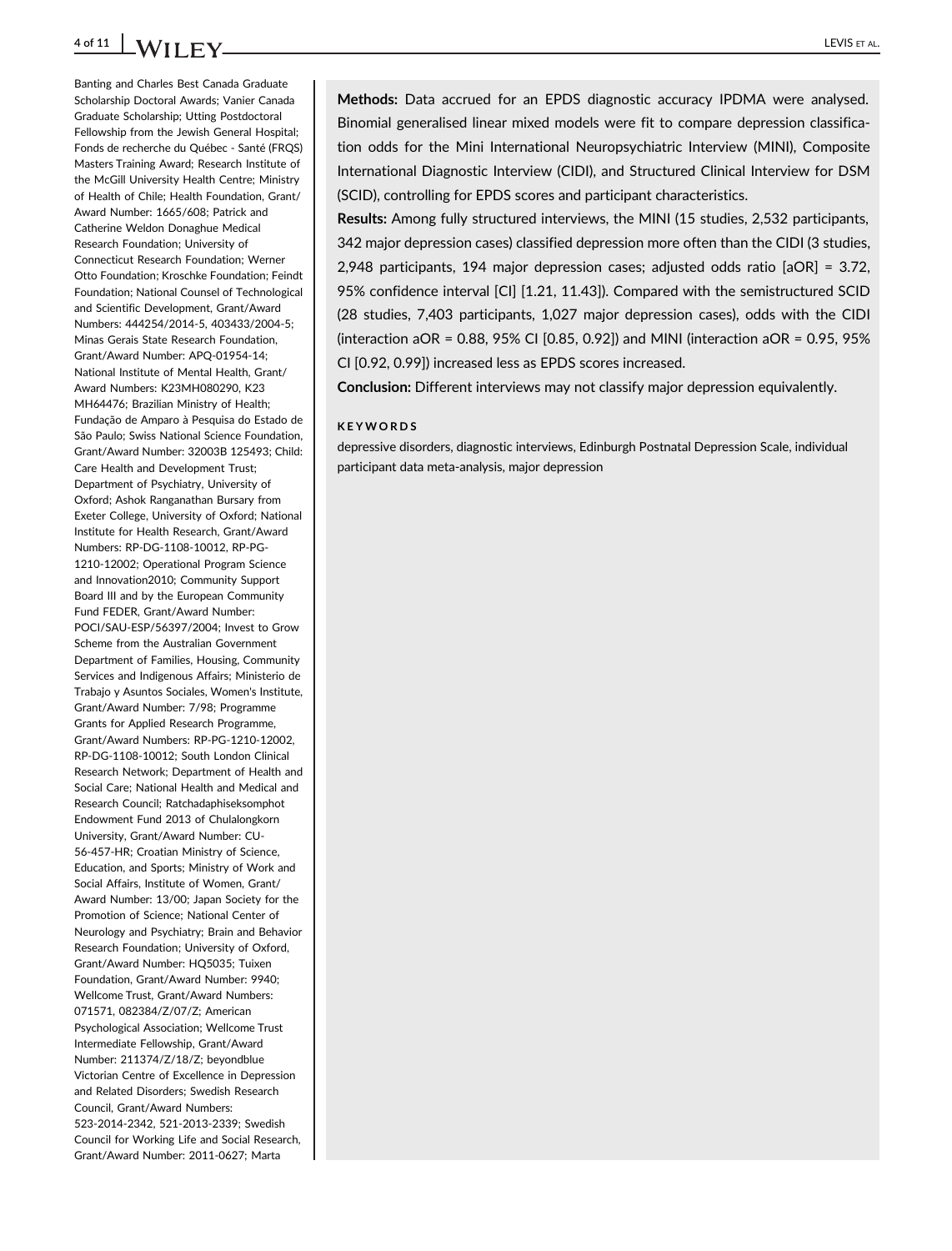Lundqvist Foundation; Swedish Society of Medicine, Grant/Award Number: SLS-331991; Professor Francis Creed's Journal of Psychosomatic Research Editorship, Grant/ Award Number: BA00457; Department of Health, Grant/Award Numbers: DOH95F022, DOH94F044; China Medical University and Hospital, Grant/Award Numbers: DMR94-46, DMR-92-92, CMU94-105; Thomas Wilson Sanitarium; Myer Foundation; Australian National Health and Medical Research Council; Tejada Family Foundation, Inc.; Peruvian-American Endowment, Inc.; National Institute of Child Health and Human Development, Grant/Award Number: 5 R01HD045735

## 1 | INTRODUCTION

Among diagnostic interviews for classifying major depression in research, semistructured interviews, such as the Structured Clinical Interview for DSM (SCID; First, 1995), are designed to be administered by clinically trained professionals, who may insert unscripted queries and use judgement to decide whether symptoms are present. Fully structured interviews, such as the Composite International Diagnostic Interview (CIDI; Robins et al., 1988), are completely scripted and can be administered by lay interviewers. The Mini International Neuropsychiatric Interview (MINI; Lecrubier et al., 1997; Sheehan et al., 1997) is a very brief fully structured interview that was designed for rapid administration and intended to be overinclusive.

The different diagnostic interviews are typically considered equivalent for major depression classification in research (Hewitt, Gilbody, Brealey, et al., 2009; Manea, Gilbody, & McMillan, 2012; Mitchell, Meader, & Symonds, 2010; Moriarty, Gilbody, McMillan, & Manea, 2015). However, a recent individual participant data meta-analysis (IPDMA) of 57 studies (17,158 participants) from diverse settings that controlled for participant characteristics and depressive symptom severity on the basis of the Patient Health Questionnaire-9 (PHQ-9) found that, among fully structured interviews, the MINI classified depression about twice as often as the CIDI. Compared with semistructured interviews, fully structured interviews (MINI excluded) classified fewer participants with high-level depressive symptoms as depressed (Levis et al., 2018). This was the first large study to compare major depression classification across diagnostic interviews. However, it is important to determine if findings can be replicated in more than a single study.

The present study aimed to determine whether similar patterns between diagnostic interview and major depression classification could be seen among an independent set of studies that administered the Edinburgh Postnatal Depression Scale (EPDS) to women who were pregnant or had recently given birth, also using an IPDMA approach (Cox, Holden, & Sagovsky, 1987). As in the previous study, we first compared major depression classification odds within fully structured interviews to determine if different fully structured interviews perform differently (MINI vs. CIDI). Then, we compared the CIDI and MINI with the semistructured SCID, separately. In each case, we controlled for participant characteristics and depressive symptom

severity on the basis of EPDS scores. Finally, we tested whether differences in classification rates between interviews were associated with depressive symptom severity.

## 2 | METHODS

We used data accrued for an IPDMA on the diagnostic accuracy of the EPDS, which is the most commonly used depression screening tool for women in pregnancy or postpartum (Hewitt et al., 2009). The IPDMA was registered in PROSPERO (CRD42015024785), a protocol was published (Thombs et al., 2015), and results were reported following PRISMA-DTA (McInnes et al., 2018) and PRISMA-IPD (Stewart et al., 2015) reporting guidelines.

### 2.1 | Identification of eligible studies

For the main IPDMA, data sets from articles in any language were eligible for inclusion if (a) they included diagnostic classification for current major depressive disorder (MDD) or major depressive episode (MDE) using any version of Diagnostic and Statistical Manual of Mental Disorders (DSM; American Psychiatric Association [APA], 1987; APA, 1994; APA, 2000) or International Classification of Diseases (ICD; World Health Organization, 1992) criteria on the basis of a validated semistructured or fully structured interview; (b) they included EPDS scores; (c) the diagnostic interview and EPDS were administered within 2 weeks of each other because DSM and ICD criteria specify that symptoms must have been present in the last 2 weeks; (d) participants were women aged ≥18 years who were not recruited from youth or college settings; and (e) participants were not recruited from psychiatric settings or because they were identified as having symptoms of depression because screening is done to identify previously unrecognised cases. For the present study, we only included studies that assessed major depression using the SCID, CIDI, and MINI because there were only three studies that used other interviews.

Data sets where not all participants were eligible were included if primary data allowed selection of eligible participants. For defining major depression, we considered MDD or MDE on the basis of the DSM or ICD. If more than one was reported, we prioritised MDE over MDD, because screening would attempt to detect depressive

# LEVIS ET AL.  $\blacksquare$

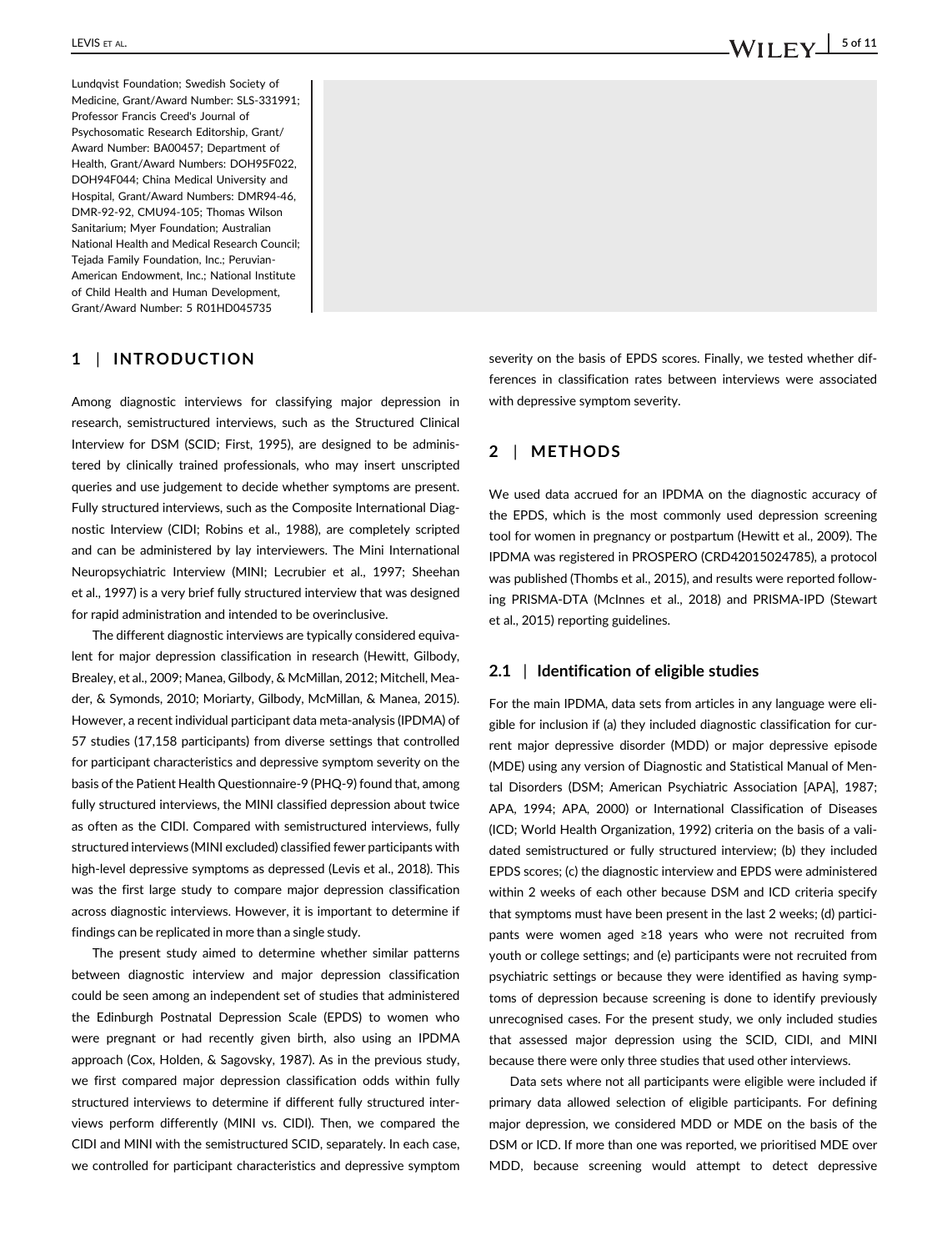episodes and further interview would determine if the episode is related to MDD or bipolar disorder, and DSM over ICD.

#### 2.2 Search strategy and study selection

A medical librarian searched Medline, Medline In-Process & Other Non-Indexed Citations and PsycINFO via OvidSP, and Web of Science via ISI Web of Knowledge from inception to June 10, 2016, using a peer-reviewed search strategy (Methods S1; PRESS, 2016). We also reviewed reference lists of relevant reviews and queried contributing authors about non-published studies. Search results were uploaded into RefWorks (RefWorks-COS, Bethesda, MD, USA). After deduplication, unique citations were uploaded into DistillerSR (Evidence Partners, Ottawa, Canada) for storing and tracking search results.

Two investigators independently reviewed titles and abstracts for eligibility. If either deemed a study potentially eligible, full-text review was done by two investigators, independently, with disagreements resolved by consensus, consulting a third investigator when necessary. A translator was consulted for determining the eligibility of one Chinese article.

#### 2.3 | Data extraction, contribution, and synthesis

Authors of eligible data sets were invited to contribute de-identified primary data. We emailed corresponding authors of eligible primary studies at least three times, as necessary. If we did not receive a response, we emailed co-authors and attempted to contact corresponding authors by phone.

Diagnostic interview used as the reference standard and country were extracted from published reports by two investigators independently, with disagreements resolved by consensus. Countries were categorised as "very high," "high," or "low–medium" development on the basis of the United Nation's Human Development Index, a statistical composite index that includes indicators of life expectancy, education, and income (United Nations, 2019). Participant-level data provided in data sets included age, pregnancy status (pregnant vs. postpartum), EPDS scores, and major depression status.

Individual participant data were converted to a standard format and synthesised into a single data set with study-level data. We compared published participant characteristics and diagnostic accuracy results with results from raw data sets and resolved any discrepancies in consultation with the original investigators. For the present study, we restricted our data to participants with complete data for all variables included in our analyses. Then, for studies that collected data at multiple time points, we restricted our data to the time point with the most participants. If there was a tie, we selected the time point with the largest number of major depression cases.

### 2.4 | Statistical analyses

To isolate the association between diagnostic assessment method and major depression classification, we estimated binomial generalised

linear mixed models with a logit link function. All analyses controlled for depressive symptom severity (continuous EPDS scores), age (continuous), country Human Development Index (very high, high, or lowmedium), and pregnant versus postpartum status. Given that each study only administered one diagnostic interview, these covariates were included in analyses to account for their potential influence on major depression classification. Covariates were chosen a priori on the basis of their potential influence on major depression classification as well as their availability across primary studies. To account for correlation between subjects within the same primary study, a random intercept was fit for each primary study. Fixed slopes were estimated for EPDS score, diagnostic interview, age, Human Development Index, and pregnant versus postpartum status.

We estimated generalised linear mixed models to compare major depression classification odds for MINI versus CIDI, CIDI versus SCID, and MINI versus SCID. We then fit additional models including an interaction between interview and EPDS score. All analyses were run in R using the glmer function within the lme4 package.

## 3 | RESULTS

Of 3,418 unique titles and abstracts identified from the database search, 3,097 were excluded after title and abstract review and 226 were excluded after full text review, leaving 95 eligible articles with data from 64 unique participant samples, of which 45 (70% of data sets; 70% of participants) contributed data (Figure 1). Reasons for exclusion for the articles excluded at the full-text level are given in Table S1. In addition, authors of included studies contributed data from an additional eligible study that was not identified in the search, for a total of 46 data sets. Characteristics of included studies and eligible studies that did not provide data sets are shown in Table S2. In total, 12,759 participants (1,553 [12%] with major depression) were included; none of whom were included in the previous PHQ-9 analysis (Levis et al., 2018).

Of the 46 total included studies, there were 28 SCID studies (7,279 participants, 14% major depression), 3 CIDI studies (2,948 participants, 7% major depression), and 15 MINI studies (2,532 participants, 14% major depression; Table 1). Seventeen of the 28 SCID studies described the SCID as having been administered by clinically trained professionals.

As shown in Figure 2 and Table S3, for all interviews, the proportion with major depression generally increased as EPDS scores increased.

Model coefficients for each analysis are shown in Table S4. Among fully structured interviews, controlling for EPDS scores, the MINI was more likely to classify major depression than the CIDI (adjusted odds ratio [aOR] = 3.72; 95% confidence interval [CI] [1.21, 11.43]). The CIDI and MINI tended to classify major depression less often than the SCID, but there was high uncertainty in estimates (aOR for CIDI vs. SCID = 0.34, 95% CI [0.09, 1.34]; aOR for MINI vs. SCID = 0.91, 95% CI [0.43, 1.94]).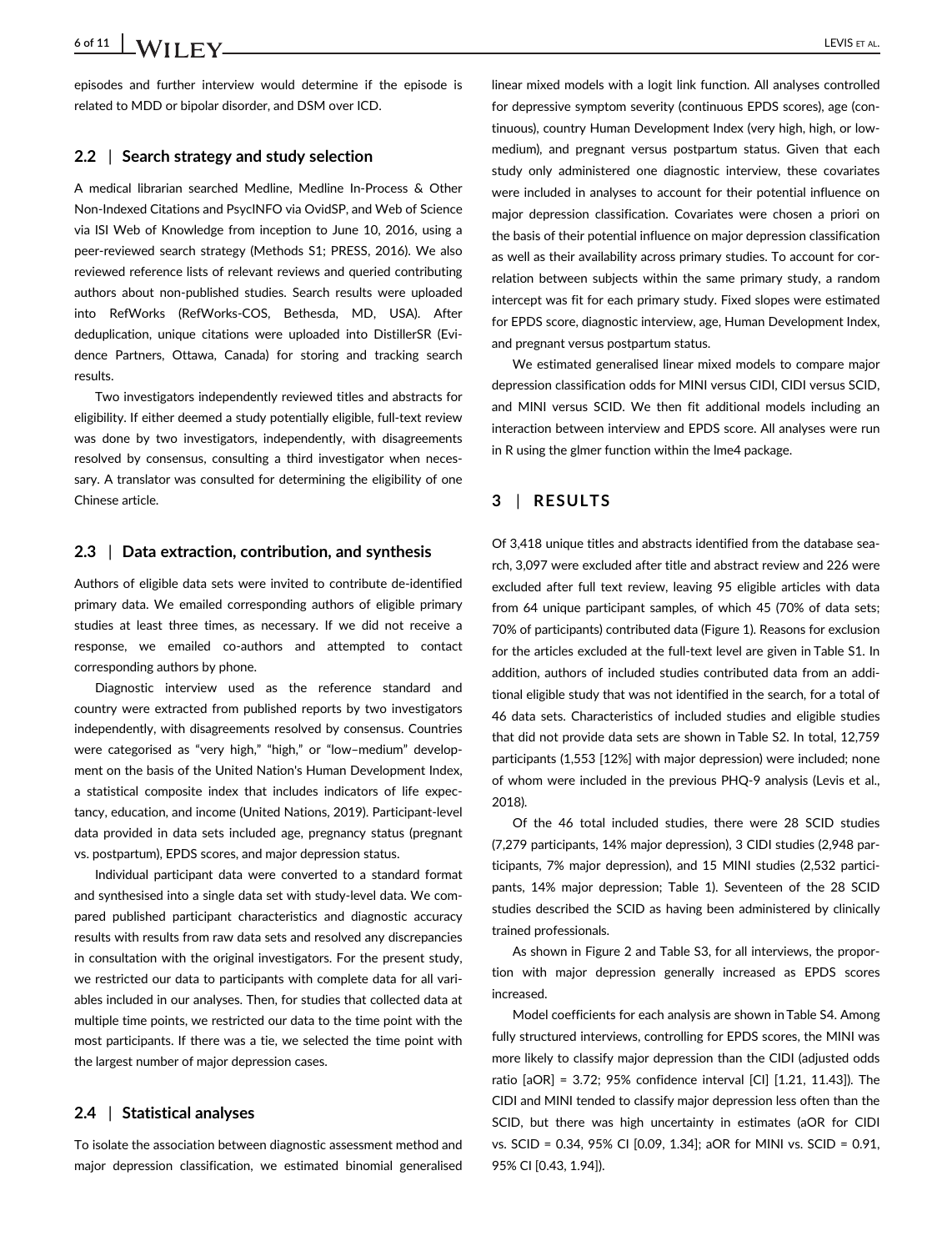## FIGURE 1 Flow diagram of study selection

process



TABLE 1 Participant data by diagnostic interview

| <b>Diagnostic</b><br>interview | N<br>studies | N<br>participants | $N$ (%) major<br>depression |
|--------------------------------|--------------|-------------------|-----------------------------|
| <b>SCID</b>                    | 28           | 7.279             | 1,017(14)                   |
| <b>CIDI</b>                    | 3            | 2.948             | 194(7)                      |
| <b>MINI</b>                    | 15           | 2.532             | 342 (14)                    |
| Total                          | 46           | 12.759            | 1,553(12)                   |

Abbreviations: CIDI, Composite International Diagnostic Interview; MINI, Mini International Neuropsychiatric Interview; SCID, Structured Clinical Interview for DSM Disorders.

As EPDS scores increased, the probability of diagnosis increased more for the MINI than for the CIDI (interaction aOR = 1.07, 95% CI [1.03, 1.12]) but increased less for both the CIDI and MINI than for the SCID (interaction aOR for CIDI = 0.88, 95% CI [0.85, 0.92]; interaction aOR for MINI = 0.95, 95% CI [0.92, 0.99]).

## 4 | DISCUSSION

We compared depression classification across diagnostic interviews in studies that administered the EPDS with women in pregnancy or postpartum, controlling for participant characteristics and depressive symptom severity on the basis of EPDS scores. Among fully structured interviews, odds of major depression were substantially higher for the MINI than the CIDI. As depressive symptom severity increased, the probability of diagnosis increased more for the MINI than for the CIDI. There were no definitive differences in classification odds between the CIDI and SCID and between the MINI and SCID, but, as EPDS scores increased, likelihood of classification increased less for the CIDI and MINI than for the SCID. Results were similar to those of our previous study that assessed depressive symptom severity in diverse patient groups with the PHQ-9 (Levis et al., 2018). In that study, on the basis of subgroup analyses by PHQ-9 scores, we found that the CIDI classified fewer participants with high-level depressive symptoms as depressed than the SCID. Due to limited numbers of participants and major depression cases for each interview across EPDS scores in the present study, we were unable to conduct subgroup analyses based on EPDS scores. However, our interaction analyses were generally consistent with previous findings.

There are limitations to consider. First, we were unable to obtain primary data for 19 of 64 eligible data sets identified in our search (30% of data sets; 30% of participants). Second, only three included studies used the CIDI, one of which had only one major depression case. Third, across interviews, there were few participants with high EPDS scores and few major depression cases with low EPDS scores. For the CIDI, data were sparse across EPDS scores. Notwithstanding,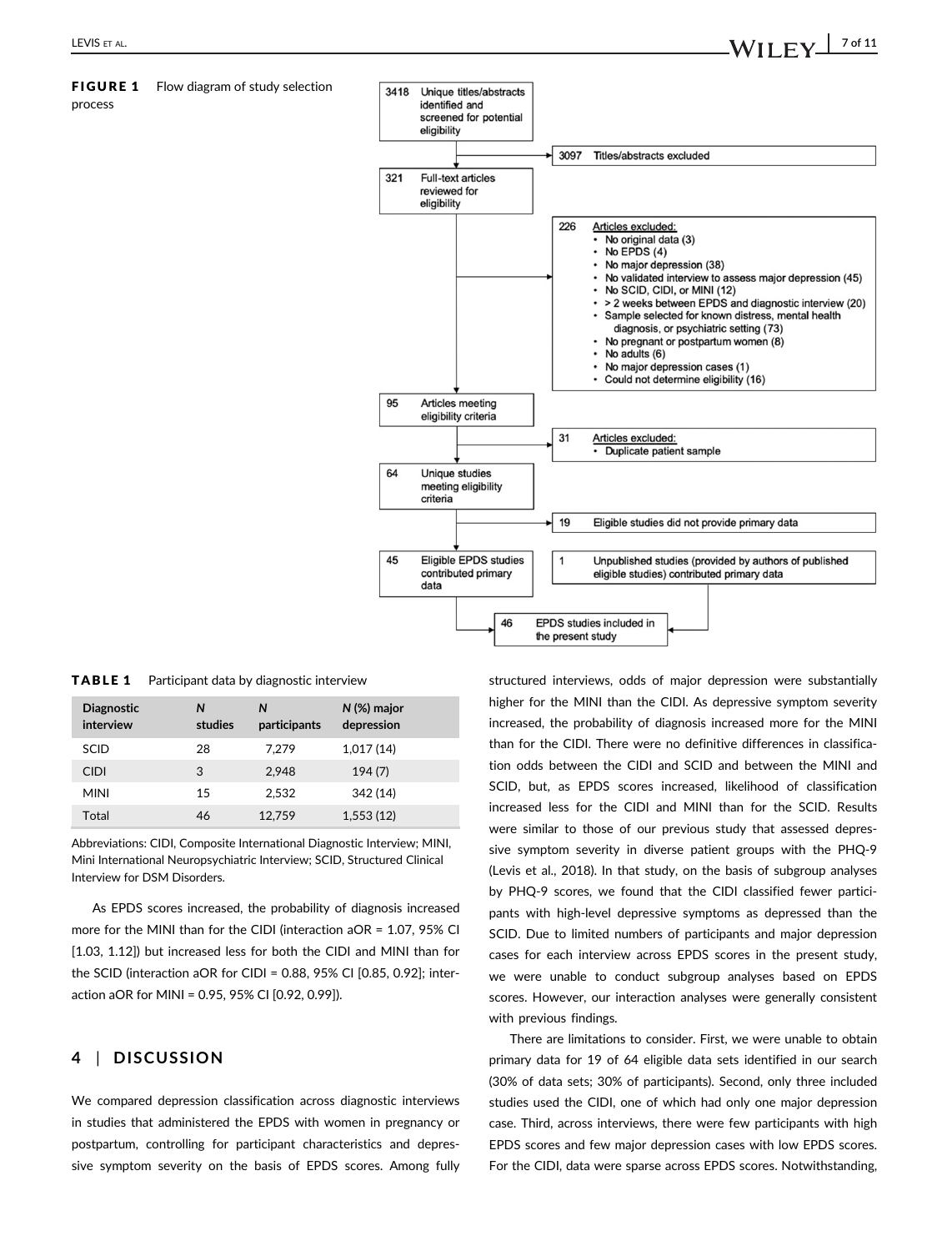

FIGURE 2 Probability of major depression classification by EPDS score for the SCID, CIDI, and MINI. CIDI, Composite International Diagnostic Interview; EPDS, Edinburgh Postnatal Depression Scale; MINI, Mini International Neuropsychiatric Interview; SCID, Structured Clinical Interview for DSM Disorders. The histogram presents the number of subjects at each EPDS score for each diagnostic interview. The lines present the proportion with major depression at each EPDS score for each diagnostic interview. The lines for each diagnostic interview were generated by estimating generalised additive logistic regression models with EPDS score as the main predictor and proportion with major depression as the outcome. The shapes of the associations were estimated directly from the data, using the mgcv package, with the amount of smoothing estimated via generalised cross validation. The analyses did not account for clustering by study

the previous PHQ-9 study and the present study have used samples many times the size of other studies that have attempted to compare diagnostic interviews for major depression (Anthony et al., 1985; Booth, Kirchner, Hamilton, Harrell, & Smith, 1998; Brugha, Jenkins, Taub, Meltzer, & Bebbington, 2001; Hesselbrock, Stabenau, Hesselbrock, Mirkin, & Meyer, 1982; Jordanova, Wickramesinghe, Gerada, & Prince, 2004). Fourth, residual confounding may exist. We were only able to consider variables collected in the original investigations, and the included study-level variables may not apply uniformly to all participants in a study. Finally, not all SCID studies described interviewer qualifications. It is possible that use of untrained interviewers may have reduced performance differences across interviews.

## 5 | CONCLUSION

The previous PHQ-9 IPDMA found that different diagnostic interviews may not be equivalent for major depression classification. In the present study, we observed similar patterns. The CIDI and MINI were designed as less resource-intensive options that can be administered by research staff without diagnostic skills, but they may misclassify major depression in substantial numbers of patients compared with the SCID. The findings of both the previous and present IPDMAs suggest that different interviews may not classify major depression equivalently and should be combined in metaanalyses with caution.

#### DATA ACCESSIBILITY

Requests to access data should be made to the corresponding author at brett.thombs@mcgill.ca.

#### DECLARATION OF INTEREST STATEMENT

All authors have completed the ICMJE uniform disclosure form and declare no support from any organisation for the submitted work; no financial relationships with any organisations that might have an interest in the submitted work in the previous 3 years with the following exceptions: Dr. Patten reports grants from Hotchkiss Brain Institute/Pfizer Competition, outside the submitted work. Dr. Tonelli declares that he has received a grant from Merck Canada, outside the submitted work. Dr. Vigod declares that she receives royalties from UpToDate, outside the submitted work. Dr. Beck declares that she receives royalties for her Postpartum Depression Screening Scale published by Western Psychological Services. Dr. Boyce declares that he receives grants and personal fees from Servier, grants from Lundbeck, and personal fees from AstraZeneca, all outside the submitted work. Dr. Howard declares that she has received personal fees from NICE Scientific Advice, outside the submitted work. Dr. Nishi declares that he has received personal fees from Sumitomo Dainippon Pharma Co., Ltd., outside the submitted work. Dr. Sundström-Poromaa declares that she has served on advisory boards and acted as invited speaker at scientific meetings for MSD, Novo Nordisk, Bayer Health Care, and Lundbeck A/S. Dr. Yonkers declares that she receives royalties from UpToDate, outside the submitted work.

#### ACKNOWLEDGEMENTS

This study was funded by the Canadian Institutes of Health Research (CIHR, KRS-140994). Ms. Levis was supported by a CIHR Frederick Banting and Charles Best Canada Graduate Scholarship Doctoral Awards. Ms. Rice was supported by a Vanier Canada Graduate Scholarship. Dr. Wu was supported by an Utting Postdoctoral Fellowship from the Jewish General Hospital, Montreal, Quebec, Canada. Ms. Azar was supported by a Fonds de recherche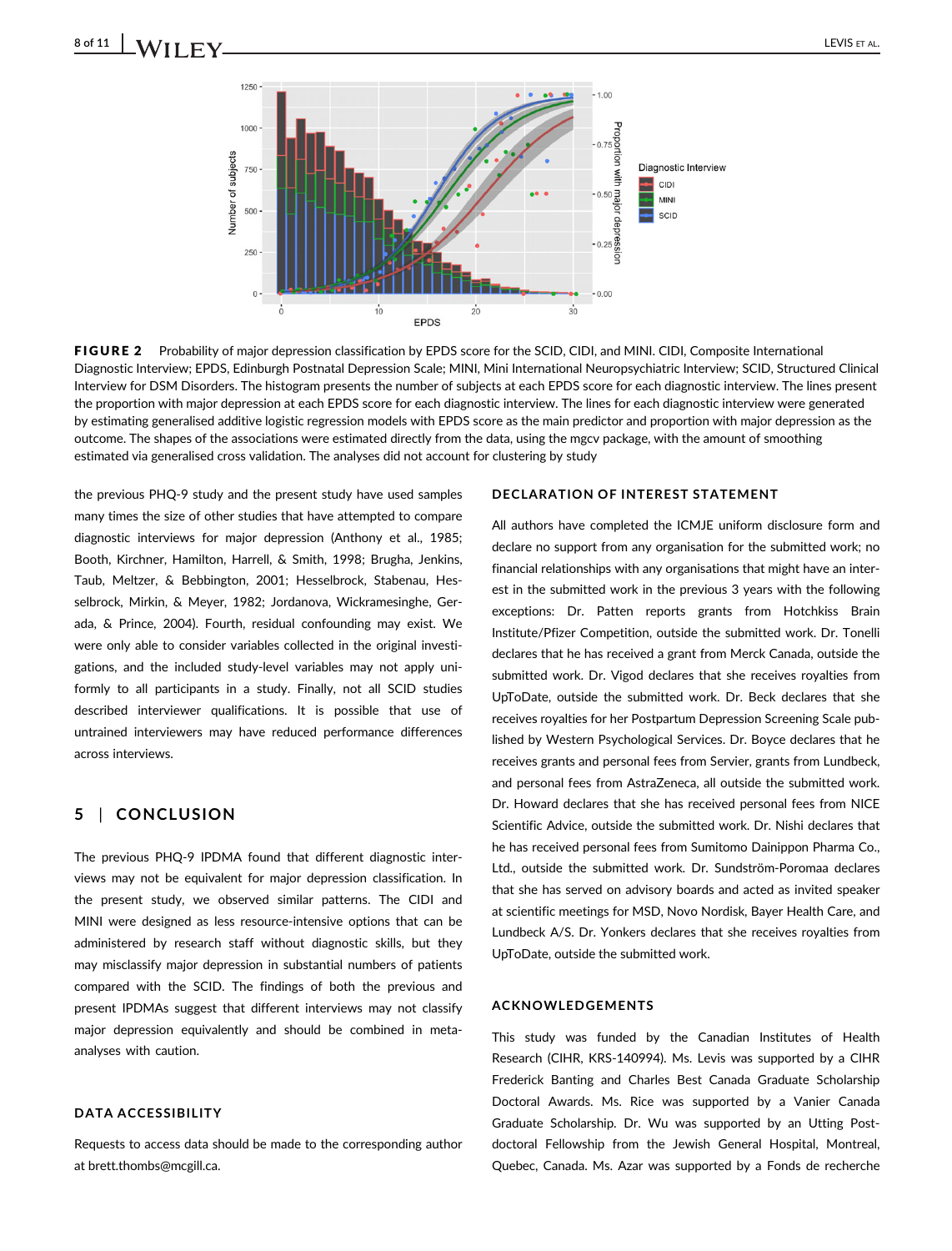du Québec - Santé (FRQS) Masters Training Award. Mr. Bhandari was supported by a studentship from the Research Institute of the McGill University Health Centre. The primary study by Alvarado et al. was supported by the Ministry of Health of Chile. The primary study by Barnes et al. was supported by a grant from the Health Foundation (1665/608). The primary study by Beck et al. was supported by the Patrick and Catherine Weldon Donaghue Medical Research Foundation and the University of Connecticut Research Foundation. The primary study by Helle et al. was supported by the Werner Otto Foundation, the Kroschke Foundation, and the Feindt Foundation. Prof. Robertas Bunevicius, MD, PhD (1958–2016) was principal investigator of the primary study by Bunevicius et al. but passed away and was unable to participate in this project. The primary study by Couto et al. was supported by the National Counsel of Technological and Scientific Development (CNPq; Grant 444254/2014-5) and the Minas Gerais State Research Foundation (FAPEMIG; Grant APQ-01954-14). The primary study by Chaudron et al. was supported by a grant from the National Institute of Mental Health (Grant K23 MH64476). The primary study by Figueira et al. was supported by the Brazilian Ministry of Health and by the National Counsel of Technological and Scientific Development (CNPq; Grant 403433/2004-5). The primary study by de Figueiredo et al. was supported by Fundação de Amparo à Pesquisa do Estado de São Paulo. The primary study by Tissot et al. was supported by the Swiss National Science Foundation (Grant 32003B 125493). The primary study by Fernandes et al. was supported by grants from the Child: Care Health and Development Trust and the Department of Psychiatry, University of Oxford, Oxford, UK, and by the Ashok Ranganathan Bursary from Exeter College, University of Oxford. Dr. Fernandes was supported by a National Institute for Health Research (NIHR) academic clinical fellowship. The primary study by Tendais et al. was supported under the project POCI/SAU-ESP/56397/2004 by the Operational Program Science and Innovation 2010 (POCI 2010) of the Community Support Board III and by the European Community Fund FEDER. The primary study by Fisher et al. was supported by a grant under the Invest to Grow Scheme from the Australian Government Department of Families, Housing, Community Services and Indigenous Affairs. The primary study by Garcia-Esteve et al. was supported by Grant 7/98 from the Ministerio de Trabajo y Asuntos Sociales, Women's Institute, Spain. The primary study by Howard et al. was supported by the NIHR under its Programme Grants for Applied Research Programme (Grants RP-PG-1210-12002 and RP-DG-1108-10012) and by the South London Clinical Research Network. The views expressed are those of the authors and not necessarily those of the NHS, the NIHR, or the Department of Health and Social Care. The primary study by Phillips et al. was supported by a scholarship from the National Health and Medical and Research Council (NHMRC). The primary study by Roomruangwong et al. was supported by the Ratchadaphiseksomphot Endowment Fund 2013 of Chulalongkorn University (CU-56-457-HR). The primary study by Nakić Radoš et al. was supported by the Croatian

Ministry of Science, Education, and Sports. The primary study by Navarro et al. was supported by Grant 13/00 from the Ministry of Work and Social Affairs, Institute of Women, Spain. The primary study by Usuda et al. was supported by Grants-in-Aid for Young Scientists (A) from the Japan Society for the Promotion of Science (primary investigator: Daisuke Nishi, MD, PhD) and by an Intramural Research Grant for Neurological and Psychiatric Disorders from the National Center of Neurology and Psychiatry, Japan. Dr. Robertson-Blackmore was supported by a Young Investigator Award from the Brain and Behavior Research Foundation and NIMH Grant K23MH080290. The primary study by Rochat et al. was supported by grants from University of Oxford (HQ5035), the Tuixen Foundation (9940), the Wellcome Trust (082384/Z/07/Z and 071571), and the American Psychological Association. Dr. Rochat receives salary support from a Wellcome Trust Intermediate Fellowship (211374/Z/18/Z). The primary study by Rowe et al. was supported by the diamond Consortium, beyondblue Victorian Centre of Excellence in Depression and Related Disorders. The primary study by Comasco et al. was supported by funds from the Swedish Research Council (VR: 521-2013-2339, VR: 523-2014-2342), the Swedish Council for Working Life and Social Research (FAS: 2011-0627), the Marta Lundqvist Foundation (2013, 2014), and the Swedish Society of Medicine (SLS-331991). The primary study by Prenoveau et al. was supported by the Wellcome Trust (Grant 071571). The primary study by Stewart et al. was supported by Professor Francis Creed's Journal of Psychosomatic Research Editorship fund (BA00457) administered through University of Manchester. The primary study by Su et al. was supported by grants from the Department of Health (DOH94F044 and DOH95F022) and the China Medical University and Hospital (CMU94-105, DMR-92-92, and DMR94-46). The primary study by Tandon et al. was supported by the Thomas Wilson Sanitarium. The primary study by Tran et al. was supported by the Myer Foundation who funded the study under its Beyond Australia scheme. Dr. Tran was supported by an early career fellowship from the Australian National Health and Medical Research Council. The primary study by Vega-Dienstmaier et al. was supported by Tejada Family Foundation, Inc. and Peruvian-American Endowment, Inc. The primary study by Yonkers et al. was supported by a National Institute of Child Health and Human Development grant (5 R01HD045735). Drs. Benedetti and Thombs were supported by FRQS researcher salary awards.

#### AUTHOR CONTRIBUTIONS

B. L., D. M., J. T. B., P. C., S. G., J. P. A. I., L. A. K., S. B. P., I. S., R. C. Z., L. C., N. D. M., M. T., S. N. V., A. Benedetti, and B. D. T. were responsible for the study conception and design. J. T. B. and L. A. K. designed and conducted database searches to identify eligible studies. F. A., R. A., C. A. E., M. O. B., J. B., C. T. B., C. B., P. M. Boyce, A. Bunevicius, T. C. e. C., L. H.C., H. C., F. P. F., V. E., M. F., B. F., J. R. W. F., L. G. E., L. G., N. H., L. M. H., D. S. K., J. K., L. K., Z. K., L. L., A. A. L., B. A. L., M. M., V. M., S. N. R., P. N. G., D. Nishi, D. O. L. E. A., E. R. B., T. J. R.,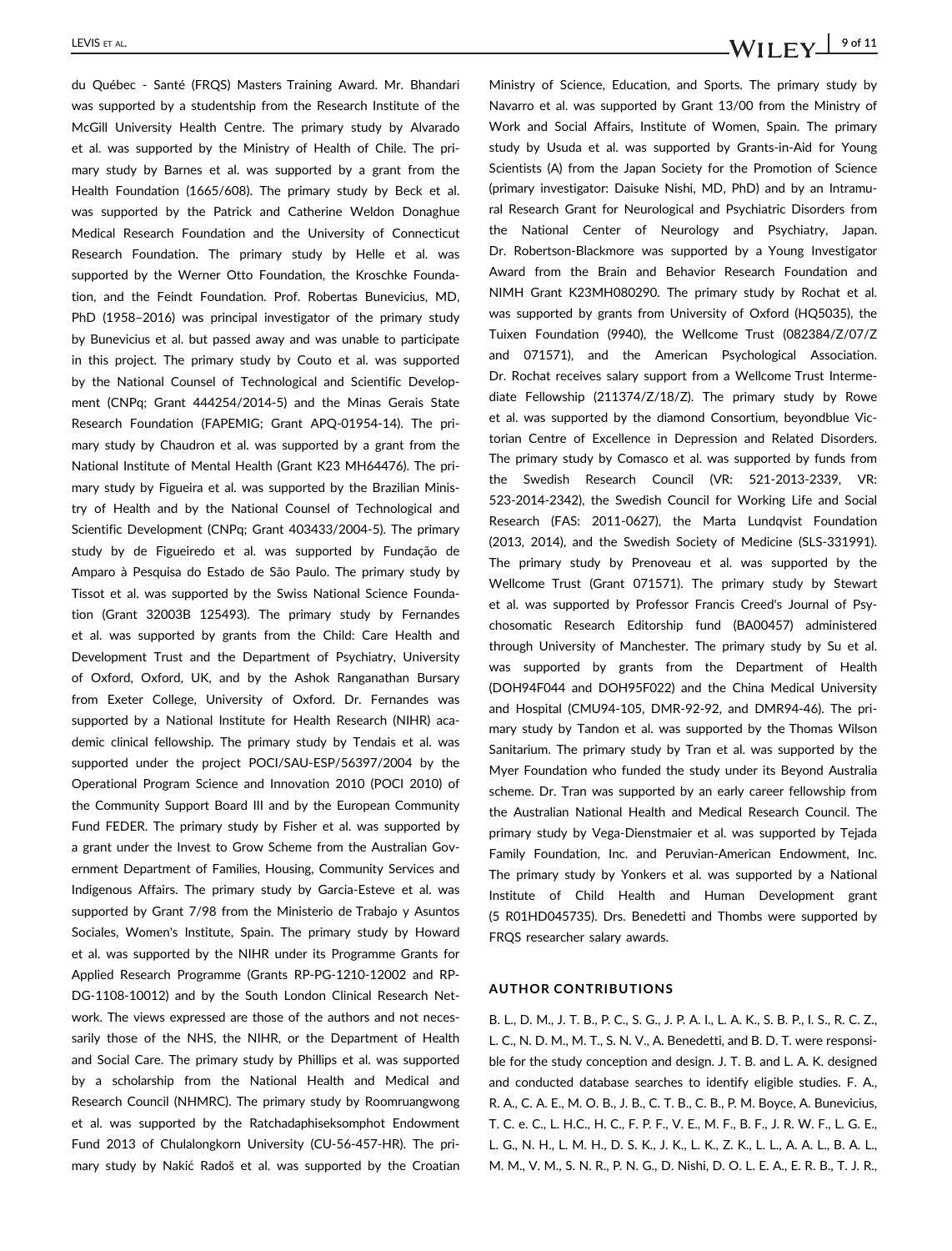H. J. R., B. W. M. S., A. Skalkidou, A. Stein, R. C. S., K. P. S., I. S. P., M. T., S. D. T., I. T., P. T., A. T., A. T. G., T. D. T., K. Trevillion, K. Turner, J. M. V. D., K. W., and K. A. Y. contributed primary data sets that were included in this study. B. L., Y. S., C. H., D. B. R., A. K., Y. W., M. A., T. A. S., M. J. C., P. M. Bhandari, D. Neupane, N. S., K. E. R., and M. I. contributed to data extraction and coding for the meta-analysis. B. L., A. Benedetti, and B. D. T. contributed to the data analysis and interpretation. B. L., D. M., A. Benedetti, and B. D. T. contributed to drafting the manuscript. All authors provided a critical review and approved the final manuscript. A. Benedetti and B. D. T. are the guarantors; they had full access to all the data in the study and take responsibility for the integrity of the data and the accuracy of the data analyses.

#### ORCID

Pim Cuijpers **b** https://orcid.org/0000-0001-5497-2743 Zoltán Kozinszky D https://orcid.org/0000-0001-7485-9895 Brett D. Thombs **b** https://orcid.org/0000-0002-5644-8432

#### REFERENCES

- American Psychiatric Association (1987). Diagnostic and statistical manual of mental disorders: DSM-III (3rd ed., revised). Washington, DC: American Psychiatric Association.
- American Psychiatric Association (1994). Diagnostic and statistical manual of mental disorders: DSM-IV (4th ed.). Washington, DC: American Psychiatric Association.
- American Psychiatric Association (2000). Diagnostic and statistical manual of mental disorders: DSM-IV (4th ed., text revised). Washington, DC: American Psychiatric Association.
- Anthony, J. C., Folstein, M., Romanoski, A. J., Von Korff, M. R., Nestadt, G. R., Chahal, R., … Gruenberg, E. M. (1985). Comparison of the lay Diagnostic Interview Schedule and a standardized psychiatric diagnosis: Experience in eastern Baltimore. Archives of General Psychiatry, 42(7), 667–675. https://doi.org/10.1001/archpsyc.1985. 01790300029004
- Booth, B. M., Kirchner, J. A., Hamilton, G., Harrell, R., & Smith, G. R. (1998). Diagnosing depression in the medically ill: Validity of a layadministered structured diagnostic interview. Journal of Psychiatric Research, 32(6), 353–360. https://doi.org/10.1016/S0022-3956(98) 00031-4
- Brugha, T. S., Jenkins, R., Taub, N., Meltzer, H., & Bebbington, P. E. (2001). A general population comparison of the Composite International Diagnostic Interview (CIDI) and the Schedules for Clinical Assessment in Neuropsychiatry (SCAN). Psychological Medicine, 31(6), 1001–1013. https://doi.org/10.1017/S0033291701004184
- Cox, J. L., Holden, J. M., & Sagovsky, R. (1987). Detection of postnatal depression. Development of the 10-item Edinburgh Postnatal Depression Scale. The British Journal of Psychiatry, 150, 782–786. https://doi. org/10.1192/bjp.150.6.782
- First, M. B. (1995). Structured clinical interview for the DSM (SCID). John Wiley & Sons, Inc.
- Hesselbrock, V., Stabenau, J., Hesselbrock, M., Mirkin, P., & Meyer, R. (1982). A comparison of two interview schedules: the Schedule for Affective Disorders and Schizophrenia-Lifetime and the National Institute for Mental Health Diagnostic Interview Schedule. Archives of General Psychiatry, 39(6), 674–677. https://doi.org/10.1001/archpsyc. 1982.04290060036007
- Hewitt, C., Gilbody, S., Brealey, S., Paulden, M., Palmer, S., Mann, R., … Richard, D. (2009). Methods to identify postnatal depression in primary care: An integrated evidence synthesis and value of information analysis. Health Technology Assessment, 13(36), 1–145. 147–230
- Jordanova, V., Wickramesinghe, C., Gerada, C., & Prince, M. (2004). Validation of two survey diagnostic interviews among primary care attendees: A comparison of CIS-R and CIDI with SCAN ICD-10 diagnostic categories. Psychological Medicine, 34(6), 1013–1024. https:// doi.org/10.1017/S0033291703001727
- Lecrubier, Y., Sheehan, D. V., Weiller, E., Amorim, P., Bonora, I., Harnett Sheehan, K., … Dunbar, G. C. (1997). The Mini International Neuropsychiatric Interview (MINI). A short diagnostic structured interview: Reliability and validity according to the CIDI. European Psychiatry, 12(5), 224–231. https://doi.org/10.1016/S0924-9338(97) 83296-8
- Levis, B., Benedetti, A., Riehm, K. E., Saadat, N., Levis, A. W., Azar, M., … Thombs, B. D. (2018). Probability of major depression diagnostic classification using semi-structured versus fully structured diagnostic interviews. The British Journal of Psychiatry, 212(6), 377–385. https:// doi.org/10.1192/bjp.2018.54
- Manea, L., Gilbody, S., & McMillan, D. (2012). Optimal cut-off score for diagnosing depression with the Patient Health Questionnaire (PHQ-9): A meta-analysis. CMAJ, 184(3), E191–E196. https://doi.org/10.1503/ cmaj.110829
- McInnes, M. D. F., Moher, D., Thombs, B. D., McGrath, T. A., Bossuyt, P. M., Clifford, T., … PRISMA-DTA Group (2018). Preferred Reporting Items for a Systematic Review and Metaanalysis of Diagnostic Test Accuracy Studies: The PRISMA-DTA statement. Jama, 319(4), 388–396. https://doi.org/10.1001/jama. 2017.19163
- Mitchell, A. J., Meader, N., & Symonds, P. (2010). Diagnostic validity of the Hospital Anxiety and Depression Scale (HADS) in cancer and palliative settings: A meta-analysis. Journal of Affective Disorders, 126(3), 335–348. https://doi.org/10.1016/j.jad.2010.01.067
- Moriarty, A. S., Gilbody, S., McMillan, D., & Manea, L. (2015). Screening and case finding for major depressive disorder using the Patient Health Questionnaire (PHQ-9): A meta-analysis. General Hospital Psychiatry, 37(6), 567–576. https://doi.org/10.1016/j.genhosppsych. 2015.06.012
- PRESS—Peer Review of Electronic Search Strategies (2016). 2015 guideline explanation and elaboration (PRESS E&E). Ottawa: CADTH.
- Robins, L. N., Wing, J., Wittchen, H. U., Helzer, J. E., Babor, T. F., Burke, J., … Towle, L. H. (1988). The Composite International Diagnostic Interview: An epidemiologic instrument suitable for use in conjunction with different diagnostic systems and in different cultures. Archives of General Psychiatry, 45(12), 1069–1077. https://doi.org/10.1001/archpsyc. 1988.01800360017003
- Sheehan, D. V., Lecrubier, Y., Sheehan, K. H., Janavs, J., Weiller, E., Keskiner, A., … Gunbar, G. C. (1997). The validity of the Mini International Neuropsychiatric Interview (MINI) according to the SCID-P and its reliability. European Psychiatry, 12(5), 232–241. https://doi.org/10. 1016/S0924-9338(97)83297-X
- Stewart, L. A., Clarke, M., Rovers, M., Riley, R. D., Simmonds, M., Stewart, G., … PRISMA-IPD Development Group (2015). Preferred Reporting Items for Systematic Review and Meta-Analyses of individual participant data: The PRISMA-IPD statement. Jama, 313(16), 1657–1665. https://doi.org/10.1001/jama.2015.3656
- Thombs, B. D., Benedetti, A., Kloda, L. A., Levis, B., Riehm, K. E., Azar, M., … Vigod, S. (2015). Diagnostic accuracy of the Edinburgh Postnatal Depression Scale (EPDS) for detecting major depression in pregnant and postnatal women: Protocol for a systematic review and individual patient data meta-analyses. BMJ Open, 5, e009742. https://doi.org/ 10.1136/bmjopen-2015-009742